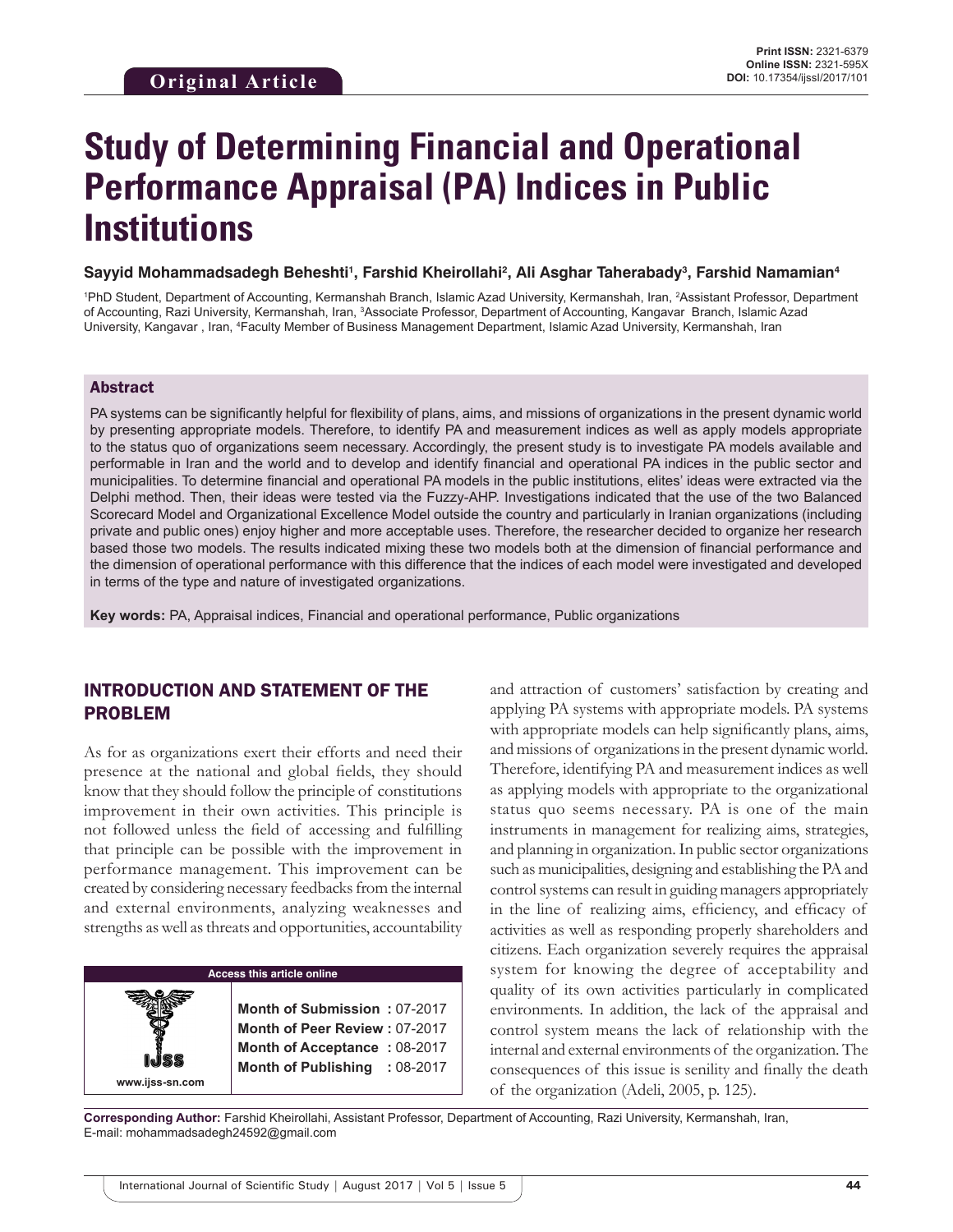The society and public institutions in each country are two integral parts related to each other and a lot of performance concerns appear in each urban public system and in individuals' public life. Reforming public institutions and enhancing their performance and management is not possible without considering the status of the appraisal system and performance enhancement. Investigating models conventional in the field of PA of organizations in the world indicates the necessity of paying attention to the performance, efficiency, and efficacy of this performance and paying attention to the effects of organizations especially in public institutions such as the urban system and municipalities. In addition to the necessity of paying attention to appropriate PA, paying attention to the system in which both appraisal is conducted appropriately and the results obtained from the appraisal are properly effective, which is one of the most important necessities of effectiveness of organizations' PA particularly public institutions (Lustaous et al. 2006).

### **Research Objectives**

Main objective:

To determine financial and operational PA indices

Particular objectives:

- 1. To identify financial and operational PA indices
- 2. To measure financial and operational PA indices
- 3. To rank financial and operational PA indices
- 4. To design the model of financial and operational PA indices

#### **Defining Organizational PA**

There are different definitions presented for PA. Some define it as follows:

It is a systematic effort for knowing to what extent government services can fulfil people's needs. It can also be defined as the ability of the government for realizing what is necessary (Halachmi, 1999). Some others define it as measuring performances in executive systems in a systematic and principled framework, and scientific management concepts for realizing aims and organizational tasks in the form of executive plans (Hangoft, 2000, p. 23).

## **Principles of Performance Management**

Principles should be considered as the basis for performance management. These principles are as follows:

- 1. To solve each problem, a certain answer can be found;
- 2. Values of something are more beyond its profitability;
- 3. Performance management is a kind of basic process for business;
- 4. To pay special attention to the power obtained from information exchanges (Iranzadeh & Barghi, 2009, p. 36).

#### **Results of PA**

- 1. By considering the degree of advancement for determined objectives, it can be identified whether the developed policies have been successfully performed or not?
- 2. By measuring the expected organizational results as well as assessing and measuring the degree of satisfaction of the staff and customers, it can be identified whether policies have been appropriately developed or not?
- 3. Assessing and measuring performance provide the possibility of identifying grounds to which management have more attentions and help to identify opportunities and limitations.
- 4. PA causes the creation of information for management in their decision making because a large part of information necessary for management decision making are provided via the PA system (Tavalaei, 2007).

## **Process of PA**

Each process includes a set of activities and measures with its particular, logical, and purposive sequence. In the process of PA, each model which is selected follows the following sequence of activities and measures:

- 1. Developing related indices, dimensions, and axes and determining their measuring unit. Objectives determine the path of organizations for achieving aims and objectives.
- 2. Determining the weight of each index in terms of their significance and the highest scores;
- 3. Standardization and determination of the favorable state of each index;
- 4. Declaring expectations and indices for "the appraised";
- 5. Appraising and measuring via comparing theactual performance of the end of the evaluation period by favorable pre-determined standardization;
- 6. Extraction and analysis of the results.

## **Aims of organizational PA**

Now, both private and public types of PA are important in the world. Therefore, it is the time to know why PA is vital (Blackman, 2012, p. 35).

In the study of Farmer (2004) conducted on 147 private and public organizations in England, the cases shown in Table 1 were considered as aims of applying PA (the right part of the table). Generally, aims of PA can be summarized as follows:

- To strengthen the sense of planning, accountability, participation, transparency practices
- To identify the strengths and weaknesses of functions
- Continuous development, promotion and improvement of performances.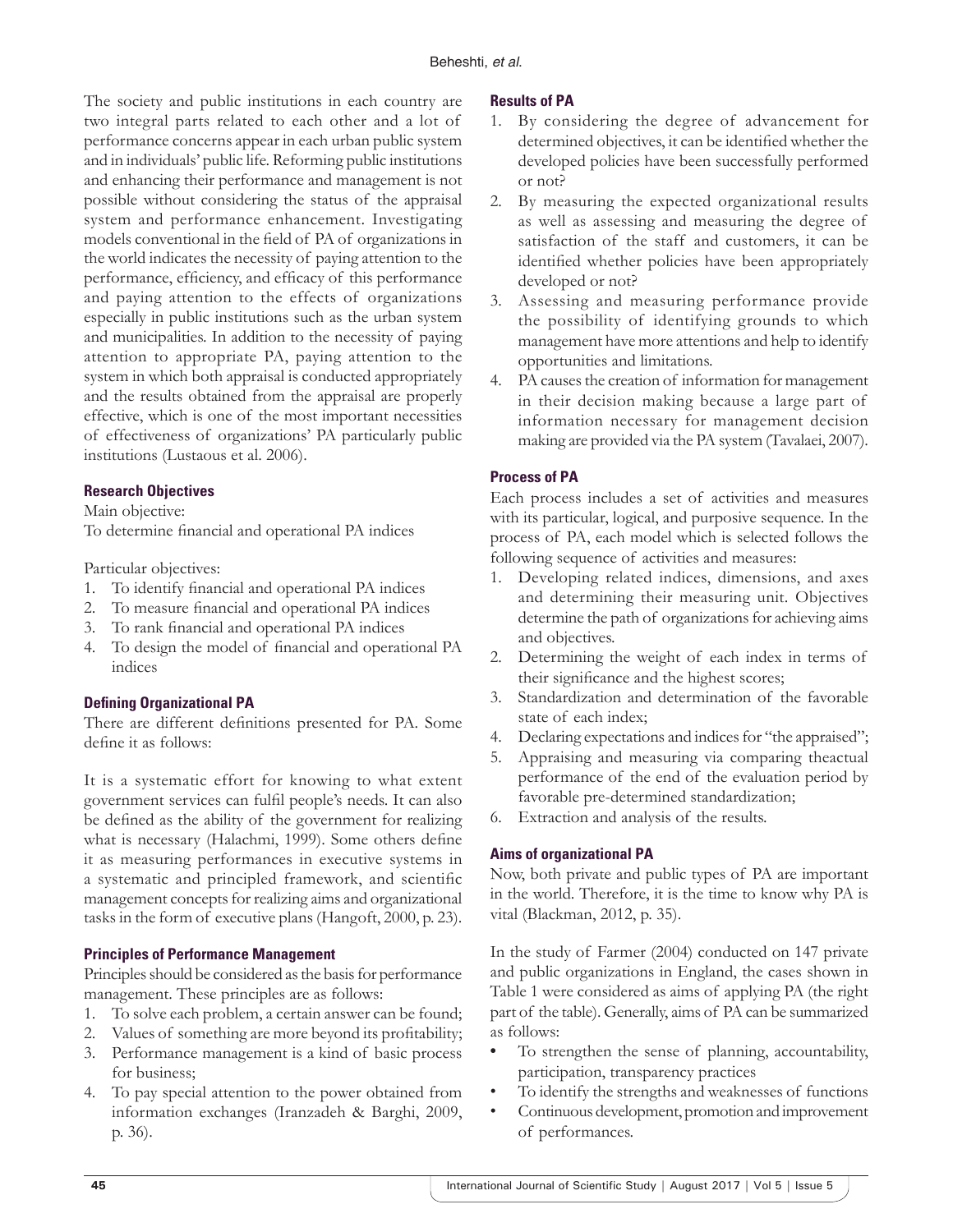### **Table 1: Some of the methods of municipal PA in some cities of the world**

| Row | Title                                                      | <b>Appraisal model</b>                    |
|-----|------------------------------------------------------------|-------------------------------------------|
|     | Local government and<br>municipality of Ontario,<br>Canada | Benchmarking and comparing<br>performance |
|     | Charlotte municipality                                     | <b>Balanced Scorecard BSC</b>             |
| 3   | Seattle municipality                                       | <b>Balanced Scorecard BSC</b>             |
|     | The Philippinesmunicipalities                              | Logical model                             |
| 5   | Englandmunicipalities                                      | <b>Balanced Scorecard BSC</b>             |
| 6   | Australia municipalities                                   | <b>Balanced Scorecard BSC</b>             |
|     | Finland municipalities                                     | <b>Balanced Scorecard BSC</b>             |

In general, the final aim of PA can be considered as improvement in organizational efficacy.

### **Models of PA**

- 1. EFQM
- 2. Balanced Scorecard System
- 3. TQM model
- 4. BPR model
- 5. Malcolm Baldrige Award
- 6. Performance pyramid (1991)
- 7. Stakeholder analysis (2001)
- 8. Circular frame and staple (2000)
- 9. Analytic hierarchy process (AHP) Model.

#### **Methods of PA for Local Governments and Municipalities**

Scoring indices developed for developmental plans for providing sufficient data about the mode of performance and plans for decision makers is the definition of Municipal performance measurement (MPM). Municipalities themselves use a vast range of PA system for different ranges of services such as police, fire, construction, waste, water and wastewater, local and inter-city transport, health and social services.

Municipalities show their performances with a range of particular methods. These methods include Balanced Scorecard Model andthe Logical and Modeling Model. These approaches helps municipalities for developing frameworks usable for organizations and selecting criteria.

## **The Logical Model of PA in Local Governments and Municipalities**

The logical model is a main and basic instrument in management which is based on results. This model is a planning and designing model effective on revealing the logic of performance or the theory of performance during a process. For municipal performance, logic is as follows: municipalities use resources for providing services and goods supplying benefits of each area.

#### **Municipal PA Using the Optimal Benchmarking Method**

Optimal benchmarking performance is the third method for definingmunicipal performance. Municipalities usually compare their current performance with past ones or predetermined aims.Some municipalities compare also their performance with those of municipalities in local governments and their own countries, or with international standards of performance in a certain service (Neely & Walters, 2008).

In the following table, some methods used in some cities of the world are presented.

#### **A Summary of Literature**

| <b>Row</b> | Authors/year                             | <b>Subject and results</b>                                                                                                                                                                                                                                                                                                                                  |
|------------|------------------------------------------|-------------------------------------------------------------------------------------------------------------------------------------------------------------------------------------------------------------------------------------------------------------------------------------------------------------------------------------------------------------|
| 1          | Ghazanfarian, Jafari &<br>Rohani (2011)  | "Assessment instrument of<br>business intelligence from<br>enterprise systems" indicated<br>that models and techniques<br>of investigation and appraisal<br>of intelligence of enterprise<br>systems can be effective<br>on improving the support of<br>decision making                                                                                     |
| 2          | Faraji (2012)                            | Performance appraisal based on<br>the EFQM Excellence Model in<br>sports organizations indicated<br>that for using the EFQM for PA<br>in sports organizations, it seems<br>that this model can be used for<br>megacities as well                                                                                                                            |
| 3          | Karimi (2006)                            | "Performance appraisal" which<br>investigated indices and models<br>of PA in different organizations                                                                                                                                                                                                                                                        |
| 4          | Varinejad &<br>Imani (2008)              | "BSC in the performance of<br>Tehran Municipality" used the<br>model of data envelopment<br>analysis and extracting 25<br>indices in the form of 4 models<br>of BSC in Tehran Municipality.<br>The results caused the<br>determination of the distance<br>between the status quo and the<br>ideal situation of performance of<br><b>Tehran Municipality</b> |
| 5          | Mohammad Pourzandi<br>& Eghdamian (2007) | Rooting and assessing<br>performance of firms and<br>organizations under Tehran<br>Municipality usingdata<br>envelopment analysis                                                                                                                                                                                                                           |
| 6          | Ehsanifar &<br>Ehsanifar (2005)          | "Presenting the strategic model<br>of municipal PA by mixing the<br>BSC and AFQM in Districts 3<br>and 18 of Tehran Municipality"<br>which indicated that in case<br>of mixing the two models, an<br>appropriate framework can be<br>create for municipal PA                                                                                                |

#### **Research Methodology**

Regarding the type of the research, the research is applied, and in terms of its nature, the research employs a survey study method. Moreover, regarding the issue that the research model and the criteria extracted from the theoretical framework, experts' ideas are investigated and finally confirmed. Therefore, the research method is based on the Delphi method.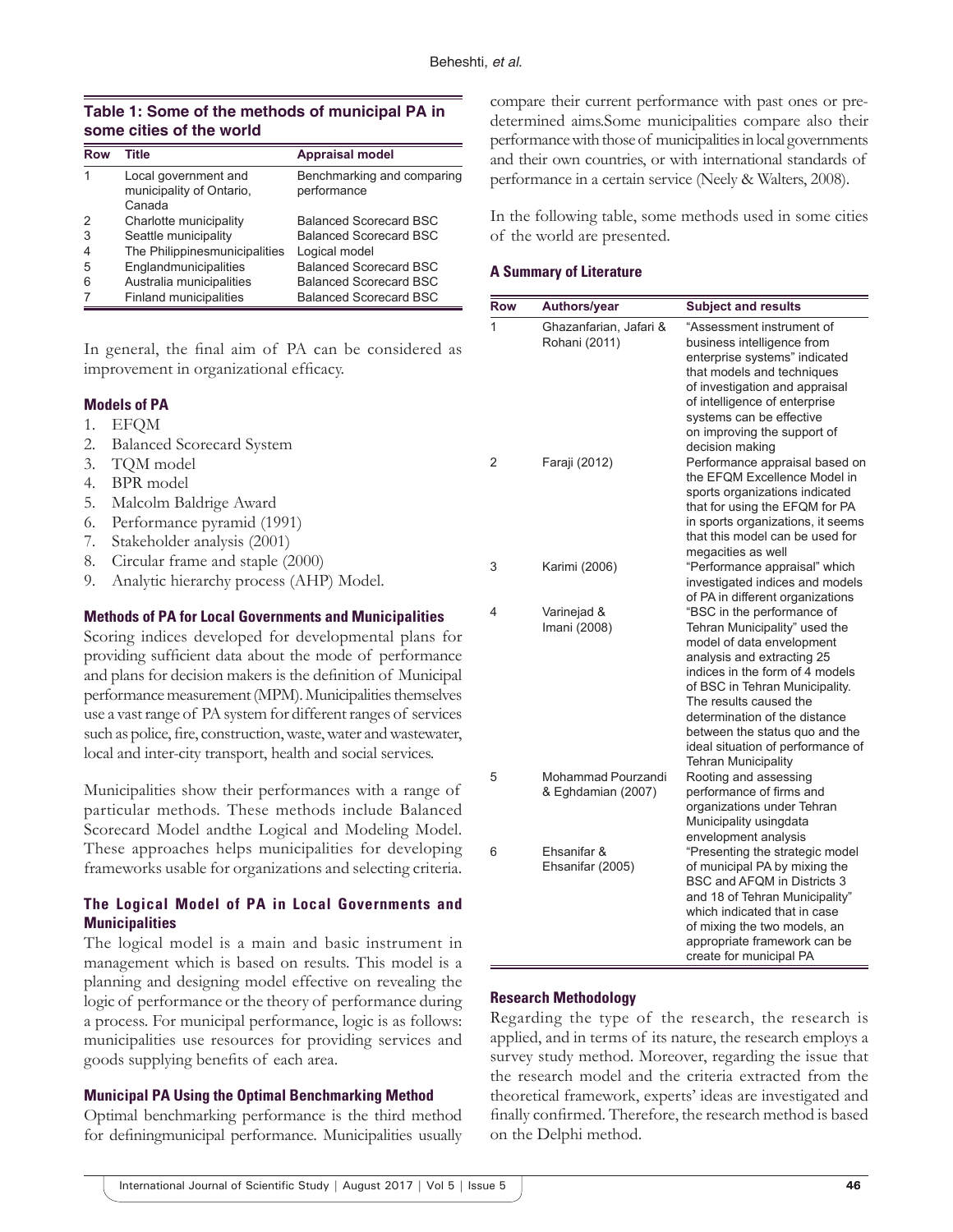The Delphi method is a process for obtaining group knowledge with a structure for predicting the future, helping decision making during survey rounds, collecting data, and finally groupconsensus (Ahmadi et al. 2008). In fact, the aim of this method is collecting and summarizing experts' ideas in relation with policy making and considered events in the future for achieving a consensus (Babajani, 2013).

#### **Population and the Sample**

Regarding the issue that in the present study the two working models including the Delphi model and getting managers' ideas were used; therefore, the population of the study includes all elites and experts of public institutions and municipalities as well as faculty members of universities. Furthermore, in the dimension in which it is supposed that mangers' ideas be used, all middleranked and senior managers of public institutions and municipalities were selected with regard to the research subject and the population.

Main groups of the research for selecting the members of the Delphi group are as follows. In terms of four main characteristics of knowledge and experiences in the issue; tendency, sufficient number for participation, and having effective communication skills, a number of 25 participants were selected as the Delphi group via the purposive sampling method.

- a. Senior and middle managers as well as experts of public institutions and municipalities;
- b. Faculty members of Accounting, Financial Management Departments of universities and higher education institutes as well as managers and experts of research centers in Iran;
- c. Managers of organizations and companies;
- d. Experts and specialists with scientific, research, and experimental records regarding the issues of financial and operation PA.

To do the research, firstly models used in Iran and the world for financial and operational PA in public institutions, local governments, and municipalities were investigated and finally, after attentive statistical investigations, the questionnaires completed by experts were analyzed and the most appropriate method of financial and operational PA was selected. Accordingly, AHP and SEM were selected for data analysis.

#### **Data Analysis**

Indices which had the highest level of significance with regard to analyzing the questionnaire were identified and the other indices were removed. Regarding the issue that scoring ranges from 1 to 9, the criterion or the hypothetical mean was taken as 5. After calculating mean scores for each indices based on the following formula, those lower than 5 were removed, but those bigger or equal 5 were considered as indices acetated by elites.

| Mean scores | total scores of each for all participants |
|-------------|-------------------------------------------|
| of indices  | number of particients                     |

In the next stage, the list of indicesaccepted by elites were sent to the elite group in oreder that they could be aware of the results and if they had any idea, they declared. In concluding the received cases from the second questionnaire, the following cases were declared as the strengths of financial and operational PA by the elites. All mentioned indices are presented in Table 3.

- a. Components of financial performance
	- 1. Budget: regarding the issue that public institutions and municipalities work with state budget in one way or another.
	- 2. Companies and resources: because one of the main corrupting activities in public organizations is the issue of methods of supplying their resources and outsourcing contracts.
- b. Components of operational performance
	- 1. Customer: customers or clients are one of the capitals of organizations and all operations in organizations are for servicing them.
	- 2. Internal business processes: can make organizations capable and effective.
	- 3. Growth and learning: in the age of information and communication, the issues of learning and teaching of the staff and development in their skills are vital.
	- 4. Leadership: leaders are like brains in bodies who can play the role of guiding organizational activities.
	- 5. Policies and strategies: draw paths and statuses of organizations in the future.
	- 6. The staff: are executives of rules and regulations and can play significant roles in improving organizational performance.
	- 7. Information systems: have particular statuses in modern organizations in playing roles and accessing organizational aims.
	- 8. Processes: revising and reengineering processes in the performance of public organizations can have great roles.
	- 9. Results of the staff: the staff 's motivation and

| Table 3: Prioritization of financial performance |                |  |  |  |
|--------------------------------------------------|----------------|--|--|--|
| W <sub>1</sub>                                   | W <sub>2</sub> |  |  |  |
| 0.7044                                           | 0 2956         |  |  |  |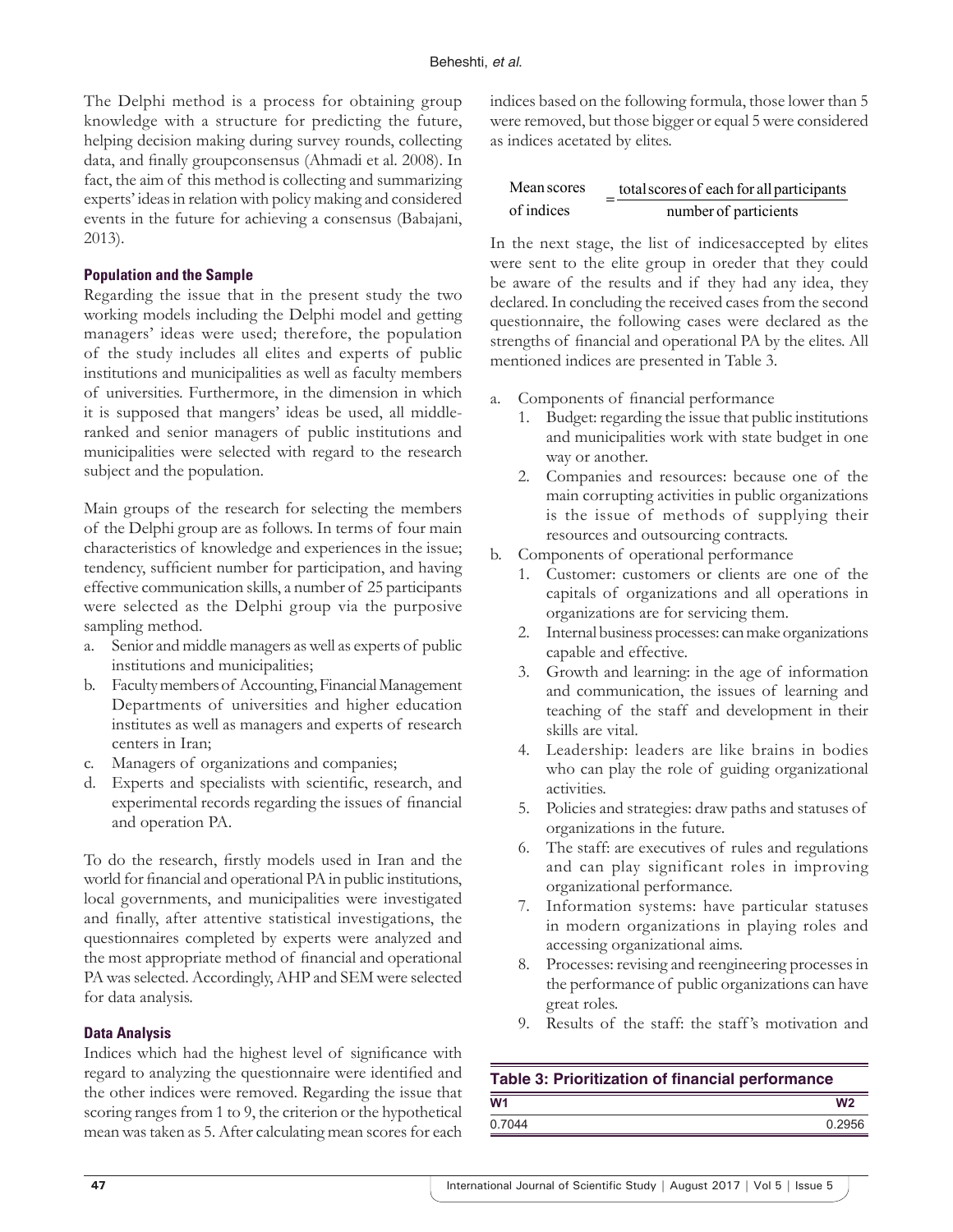spirit result in results with high performance or their weaknesses in organizations.

10. Results of the society: public institutions and municipalities have great roles in protecting the society and improving the conditions of living in the society.

After doing this process and using paired comparison tables, the 12 criteria (2 criteria for financialperformance and 10 criteria for operational performance) as well as their indices were measured, and the data obtained from those tables was abased on the selection of the best option from among different options.

## INFERENTIAL ANALYSIS OF THE DATA

#### **Ranking Variables of Financial Performance**

After that paired comparison tables was constructed with a fuzzy triangular numbers, a big ratio of indices were calculated compared to each other via the EA. Accordingly, the non-normalized weight (w') of each index was obtained. Non-normalized weights, normalized weights, and normal weights (W) were obtained. This process was stated in all rankings available in the present study.

The way of calculating rankings are stated as follows:

|  |                                                              |  |  | M | ш |
|--|--------------------------------------------------------------|--|--|---|---|
|  | \$1 12,000 10,000 12,000 0,040 0,063 0,053 0,485 0,629 0,632 |  |  |   |   |
|  | S2 7.000 5.900 12.754 0.040 0.063 0.053 0.283 0.371 0.671    |  |  |   |   |

| <b>Row</b> | <b>Criterion</b>        | Weight | <b>Priority</b> |
|------------|-------------------------|--------|-----------------|
|            | State budget            | 0.7044 |                 |
|            | Companies and resources | 0.2956 |                 |

Regarding the above table and the main obtained weight, state budget and companies and resources had the highest and lowest significance in the group.

#### **Ranking Variables of Operational Performance**

Regarding the above table and considering the main obtained weight, information systems, customer, policy and strategy, community benefits, staff, internal business processes, learning and learning, processes, staff and leadership had the highest and lowest significance in the grouprespectively.

#### **Table of Paired Comparison**

Regarding the above table, it can be observed that with regard to the main obtained weight, indices have the highest and lowest significance in the group.

# **CONCLUSION**

To determine indices of financial and operational PA in public institutions, elites' ideas were used via the Delphi method. Then, the criteria considered by elites were tested by the Fuzzy-AHP.

a. After investigations and obtaining elites' ideas about the strengths, components of financial performance were extracted as follows

Budget

Companies and resources

Components of operational performance

With regard to the results obtained for ranking financial performance variables and considering the main obtained weight, state budget and companies and resources had the highest and lowest significance in the group.

b. After investigations and obtaining elites' ideas about the strengths, components of operational performance were extracted as follows

#### **Table 6: Prioritizing operational performance**

| <b>Row</b> | <b>Criterion</b>               | Weight | <b>Priority</b> |
|------------|--------------------------------|--------|-----------------|
| 1          | Customer                       | 0.1805 | 2               |
| 2          | Internal processes of business | 0.0922 | 6               |
| 3          | Growth and learning            | 0.0611 | 7               |
| 4          | Leadership                     | 0.000  | 10              |
| 5          | Policies and strategies        | 0.1665 | 3               |
| 6          | The staff                      | 0.1148 | 5               |
| 7          | Information systems            | 0.2115 |                 |
| 8          | Processes                      | 0.0438 | 8               |
| 9          | Results of the staff           | 0.000  | 9               |
| 10         | Results of the society         | 0.1296 |                 |

|                 |                |        |        |        |        |                |        | М      | U      |
|-----------------|----------------|--------|--------|--------|--------|----------------|--------|--------|--------|
| S <sub>1</sub>  | 12.000         | 10.000 | 12.000 | 0.010  | 0.011  | 0.012          | 0.116  | 0.113  | 0.143  |
| S <sub>2</sub>  | 7.000          | 5.900  | 12.754 | 0.010  | 0.011  | 0.012          | 0.068  | 0.067  | 0.152  |
| S <sub>3</sub>  | 8.000          | 7.800  | 10.600 | 0.010  | 0.011  | 0.012          | 0.077  | 0.088  | 0.126  |
| S <sub>4</sub>  | 10.000         | 9.000  | 9.000  | 0.010  | 0.011  | 0.012          | 0.097  | 0.101  | 0.107  |
| S5              | 8.000          | 10.000 | 10.000 | 0.010  | 0.011  | 0.012          | 0.077  | 0.113  | 0.119  |
| S <sub>6</sub>  | 6.000          | 8.000  | 12.000 | 0.010  | 0.011  | 0.012          | 0.058  | 0.090  | 0.143  |
| S7              | 8.000          | 11.000 | 10.000 | 0.010  | 0.011  | 0.012          | 0.077  | 0.124  | 0.119  |
| S8              | 9.000          | 9.000  | 10.000 | 0.010  | 0.011  | 0.012          | 0.087  | 0.101  | 0.119  |
| S9              | 5.000          | 8.000  | 9.000  | 0.010  | 0.011  | 0.012          | 0.048  | 0.090  | 0.107  |
| S <sub>10</sub> | 11.000         | 10.000 | 8.000  | 0.010  | 0.011  | 0.012          | 0.106  | 0.113  | 0.095  |
| w1              | w <sub>2</sub> | w3     | w4     | w5     | w6     | W <sub>7</sub> | w8     | w9     | w10    |
| 0.1805          | 0.0922         | 0.0611 | 0.0000 | 0.1665 | 0.1148 | 0.2115         | 0.0438 | 0.0000 | 0.1296 |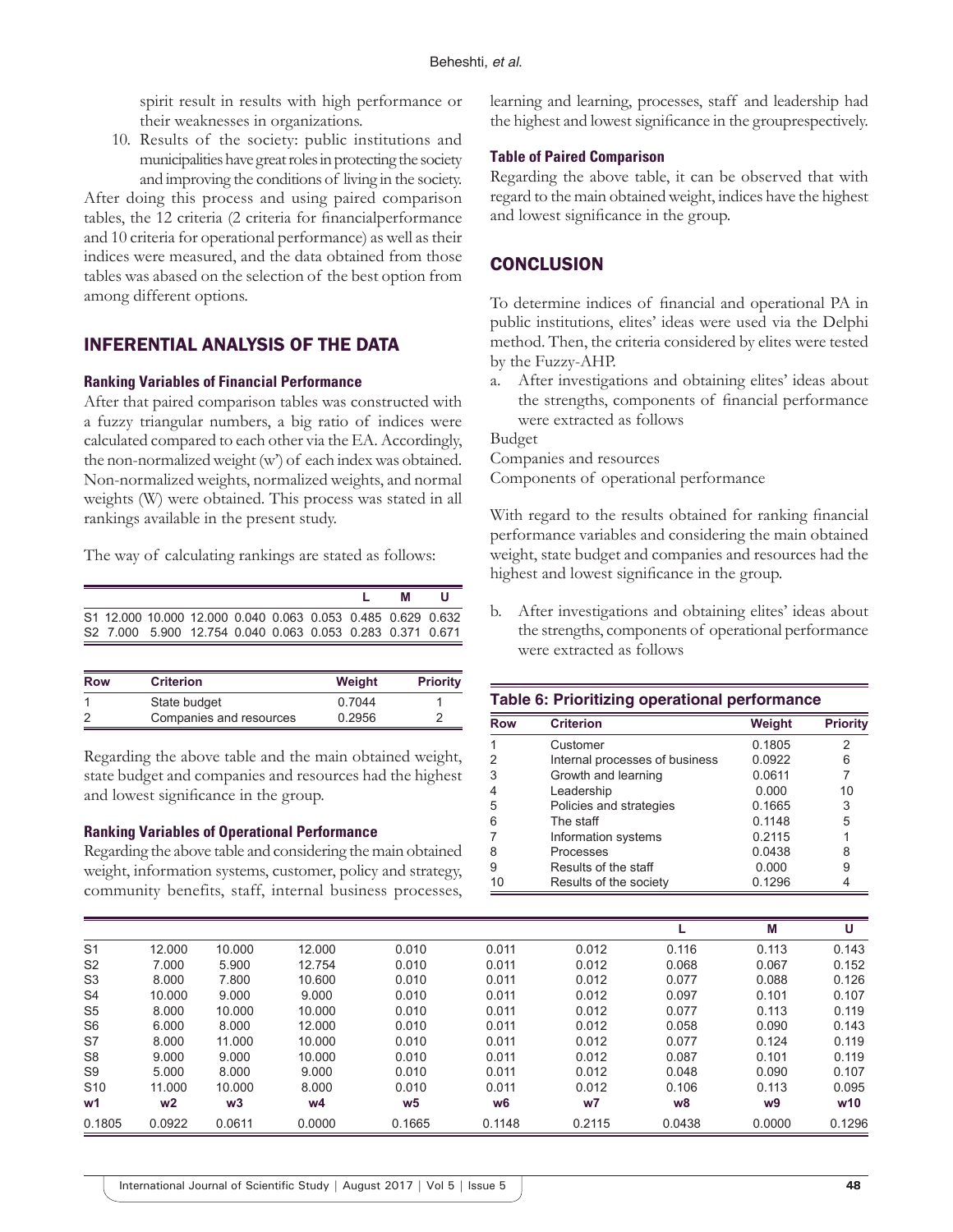| Dimension   | <b>Component</b>             | <b>Index</b>                                                                                                  | Weight               | <b>Priority</b> |
|-------------|------------------------------|---------------------------------------------------------------------------------------------------------------|----------------------|-----------------|
| Financial   | State budget                 | Having relevance of the volume of activities with budget (current and<br>constructive)                        | 0.2113               | 1               |
|             |                              | Optimal utilization of equipment and administrative facilities and buildings                                  | 0.1095               | 5               |
|             |                              | Favorable efficiency and productivity with regard to the existing human<br>forces                             | 0.1042               | 6               |
|             |                              | The relevance of the number of the staff with the degree of providing<br>services                             | 0.0852               | 7               |
|             |                              |                                                                                                               | 0.1501               | 3               |
|             |                              | Development of activities in line with the program and preset                                                 | 0.1285               | 4               |
|             |                              | Organizations' share in employment                                                                            | 0.2113               | 2               |
|             | Companies and resources      | The use of financial resources to support policy and strategy, programs and<br>long-term goals and short-term | 0.013488             | 2               |
|             |                              | Formulation and implementation of processes and financial strategies                                          | 0.0134               | 3               |
|             |                              | Evaluation and analysis of investments in tangible and intangible assets                                      | 0.01                 | 6               |
|             |                              | Risk management for financial resources                                                                       | 0.001618             | 14              |
|             |                              | Buildings, equipment and materials are managed                                                                | 0.017059             | $\mathbf{1}$    |
|             |                              | The use of assets (buildings, equipment and materials) to support the<br>organization's policy and program    | 0                    | 15              |
|             |                              | Asset management organization (maintenance and useful) to improve their<br>performance in the lifecycle       | 0.003259             | 12              |
|             |                              | Optimization of the inventory management of materials                                                         | 0.010618             | 5               |
|             |                              | Adjustment of utility assets with developed activities                                                        | 0.005424             | 10              |
|             |                              | Reducing and recycling wastes                                                                                 | 0.003594             | 11              |
|             |                              | To buy the original sources                                                                                   | 0                    | 16              |
|             |                              | Determining the appropriate method of buying                                                                  | 0.009794             | 7               |
|             |                              | Holding tenders                                                                                               | 0.006753<br>0.012441 | 9               |
|             |                              | evaluation of participants in the tender<br>Holding auctions                                                  | 0.002576             | 4<br>13         |
|             |                              | Assessment of the participants in auctions                                                                    | 0                    | 17              |
|             |                              | Measurement and management of assets deleterious effect on employees,<br>customers and the environment.       | 0.007624             | 8               |
| Operational | Customer                     | Obtaining permanent feedbacks from clients                                                                    | 0.1623               | 3               |
|             |                              | Customers' confidence in the organization                                                                     | 0.1388               | 5               |
|             |                              | Providing updated services for customers                                                                      | 0.2338               | 2               |
|             |                              | The staff's good behavior                                                                                     | 0.2458               | $\mathbf{1}$    |
|             |                              | Physical characteristics of the units and offices                                                             | 0.1501               | 4               |
|             |                              | The number of customers' complaints                                                                           | 0.0692               | 6               |
|             |                              | Properly informing the society about rules and regulations of the subject                                     | 0.000                | 7               |
|             | Internal process of business | Planning with the aim of providing new services for customers                                                 | 0.1060               | 5               |
|             |                              | Sufficient attention to the efficiency of exchanges                                                           | 0.0393               | 6               |
|             |                              | Performance measurement of units with the rate of customers' complaints                                       | 0.2575               | 1               |
|             |                              | Designing and Creating logical processes in an organization to improve<br>performance                         | 0.000                | 8               |
|             |                              | Considering the amount of information of the employees as a measure of                                        | 0.0799               | 7               |
|             |                              | organizational performance goals<br>Proper use of the survey system                                           | 0.1493               | 3               |
|             |                              | Performing appraisal systems of the staff at all levels of the organization                                   | 0.2575               | 2               |
|             |                              | Continuous improvement in the average wait time of customers in queue<br>for providing services               | 0.1104               | 4               |
|             | Growth and learning          | Enjoyment of the staff with high levels of professional skills                                                | 0.013488             | 15              |
|             |                              | The suitability of education of staff for provide services                                                    | 0.1060               | 9               |
|             |                              | The rate of employee absenteeism                                                                              | 0.0393               | 13              |
|             |                              | In-service professional training courses                                                                      | 0.2575               | 1               |
|             |                              | Considering the issue of research and development in organization                                             | 0.000                | 12              |
|             |                              | Consideration of processes for presenting suggestions on the part of clients                                  | 0.0799               | 11              |
|             |                              | The staff's job satisfaction                                                                                  | 0.1491               | 7               |
|             |                              | Ratio of displacement of the staff                                                                            | 0.2574               | 2               |
|             |                              | The level of employees' loyalty or desire to stay in organizations                                            | 0.005434             | 16              |
|             |                              | The number of proposals received from employees                                                               | 0.003594             | 17              |
|             |                              | Effectiveness and efficiency of the staff                                                                     | 0.000                | 18              |
|             |                              | Ratio of freedom of action in performing the duties of the staff                                              | 0.0241               | 14              |
|             |                              | Physical and psychological environments in order to perform the duties of<br>the staff                        | 0.1072               | 8               |
|             |                              | Organizational position commensurate with education and job skills                                            | 0.1761               | 5               |
|             |                              | Job security of the staff in the organization                                                                 | 0.957                | 10              |

<sup>(</sup>*Contd...*)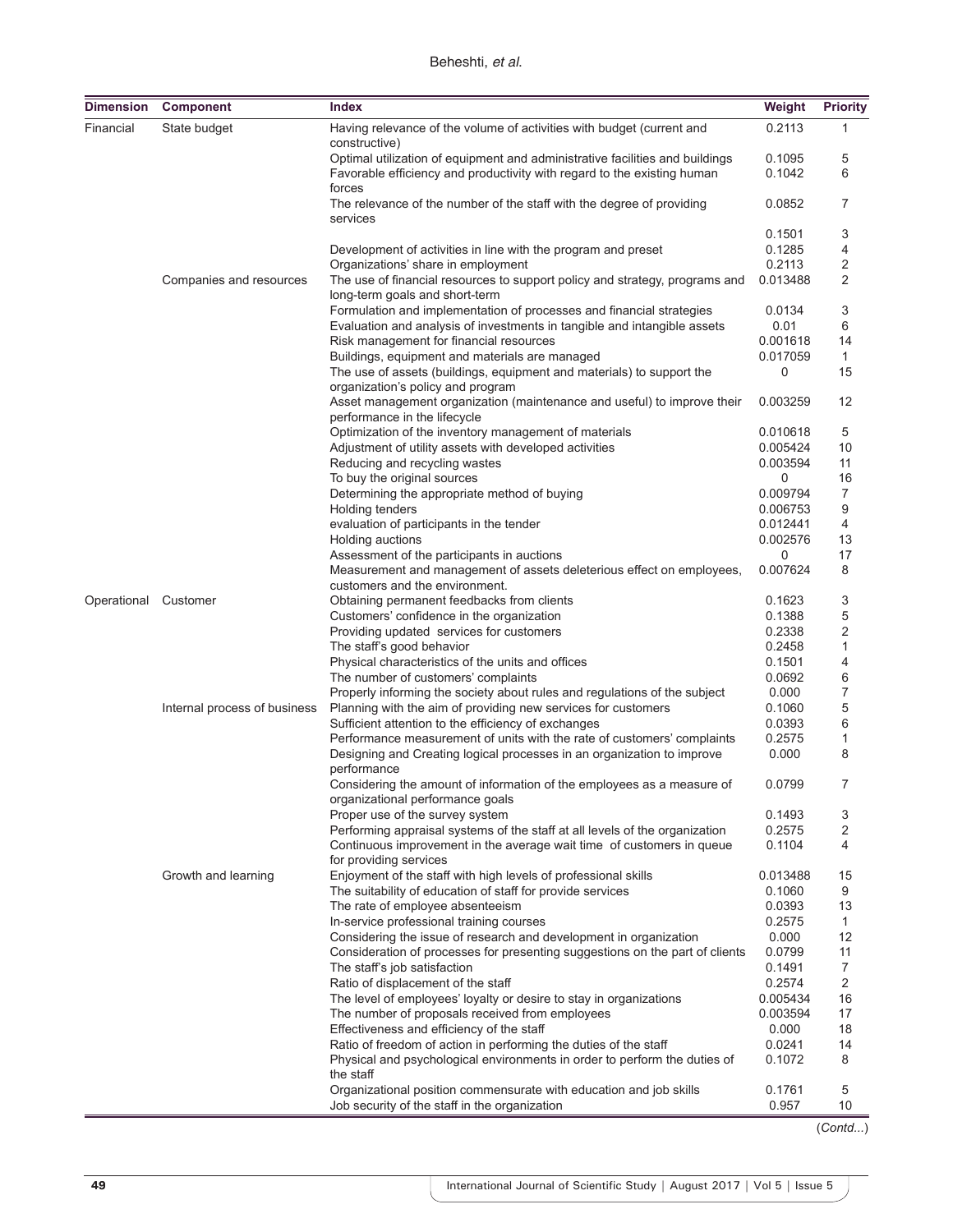## **(***Continued***)**

| <b>Dimension</b> | <b>Component</b>       | <b>Index</b>                                                                                                                                              | Weight | <b>Priority</b> |
|------------------|------------------------|-----------------------------------------------------------------------------------------------------------------------------------------------------------|--------|-----------------|
|                  |                        | The desirability of financial incentives (bonuses and overtime, etc.)                                                                                     | 0.1904 | 4               |
|                  |                        | Developing the culture of teamwork in the organization                                                                                                    | 0.1594 | 6               |
|                  |                        | Quality of services provided                                                                                                                              | 0.2472 | 3               |
|                  | Leadership             | Developing mission, vision and values of the organization by leaders                                                                                      | 0.0241 | 7               |
|                  |                        | Leaders support of the improvement and learning activities                                                                                                | 0.1072 | 5               |
|                  |                        | Motivating and encouraging leaders to empower the staff (submitting<br>authority to the staff)                                                            | 0.1761 | 3               |
|                  |                        | Motivating and encouraging leaders to creativity and innovation in<br>organizations                                                                       | 0.0957 | 6               |
|                  |                        | Emphasis on the design and implementation of processes for measuring,<br>monitoring and improving key results in the organization                         | 0.1904 | 2               |
|                  |                        | Establishing leaders' sessions with the clients and representatives of the<br>society for better understanding of their needs and expectations as well as | 0.1594 | 4               |
|                  |                        | more accountability<br>Promotion of the mission, vision, values, policies, and strategies, programs                                                       | 0.2472 | 1               |
|                  |                        | and long-term goals and short-term of employees                                                                                                           |        |                 |
|                  | Policy and strategy    | Policy and strategy is based on national and local rules                                                                                                  | 0.1763 | 3               |
|                  |                        | Policy and strategy is based on collected information for defining the scope<br>of organizational activities for now and future                           | 0.1551 | 4               |
|                  |                        | Creating organizational policies based on information about needs and<br>expectations of the staff                                                        | 0.0431 | 6               |
|                  |                        | Creating organizational policies on the basis of information about the needs<br>and expectations of customers and stakeholders                            | 0.1247 | 5               |
|                  |                        | Policy and strategy is based on analysis of the effects of new technologies                                                                               | 0.2040 | 2               |
|                  |                        | Creating policies and strategies based on data from the research, learning<br>and benchmarking activities                                                 | 0.2970 | 1               |
|                  | The staff              | Compatibility with enterprise policy of Human Resource Programs                                                                                           | 0.1874 | 1               |
|                  |                        | Ensuring justice in all conditions of employment                                                                                                          | 0.1874 | 1               |
|                  |                        | The use of innovative approaches in organizations to improve job<br>procedures                                                                            | 0.1874 | 1               |
|                  |                        | To identify, classify and coordinate knowledge of workers with the needs of<br>organizations                                                              | 0.0923 | 3               |
|                  |                        | Developing programs to help training and developing the staff capabilities to<br>ensure compliance with current and future needed capabilities            | 0.000  | 5               |
|                  |                        | Ongoing assessment of the staff                                                                                                                           | 0.0944 | 2               |
|                  |                        | Considering the facilities and utilities for employees                                                                                                    | 0.0711 | 4               |
|                  | Information systems    | Identifying and replacing worn-out technology                                                                                                             | 0.4017 | 1               |
|                  |                        | Adoption and implementation of knowledge management                                                                                                       | 0.5983 | 2               |
|                  | Processe               | Systematic design of processes and managing them                                                                                                          | 0.3278 | $\mathbf{1}$    |
|                  |                        | Process improvement when necessary                                                                                                                        | 0.1826 | 4               |
|                  |                        | Design and development of services based on customer needs and<br>expectations                                                                            | 0.2570 | 2               |
|                  |                        | Services and products are submitted and supported                                                                                                         | 0.2326 | 3               |
|                  |                        | Customer relationship management system implementation                                                                                                    | 0.000  | 5               |
|                  | Results of the staff   | Appropriate evaluation and reward systems                                                                                                                 | 0.1412 | 4               |
|                  |                        | Learning opportunities and development skills, knowledge                                                                                                  | 0.1397 | 5               |
|                  |                        | The staff's satisfaction with facilities and services                                                                                                     | 0.2298 | 1               |
|                  |                        | The staff's satisfaction with their wage and benefits                                                                                                     | 0.0955 | 6               |
|                  |                        | The staff's satisfaction with the relations among colleagues                                                                                              | 0.1987 | 2               |
|                  |                        | The staff's satisfaction with environmental conditions, health and work                                                                                   | 0.1951 | 3               |
|                  | Results of the society | safety<br>Transparency of information related to community                                                                                                | 0.000  | 4               |
|                  |                        | The role of organizations in scientific and professional grounds                                                                                          | 0.256  | 2               |
|                  |                        | The activities of the organization in order to conserve and protect public                                                                                | 0.1243 | 3               |
|                  |                        | resources                                                                                                                                                 |        |                 |
|                  |                        | Activities of the organization on the basis of environmental indicators                                                                                   | 0.6107 | 1               |

Customer Internal business processes Growth and learning Leadership Policies and strategies

The staff Information systems Processes Results of the staff Results of the society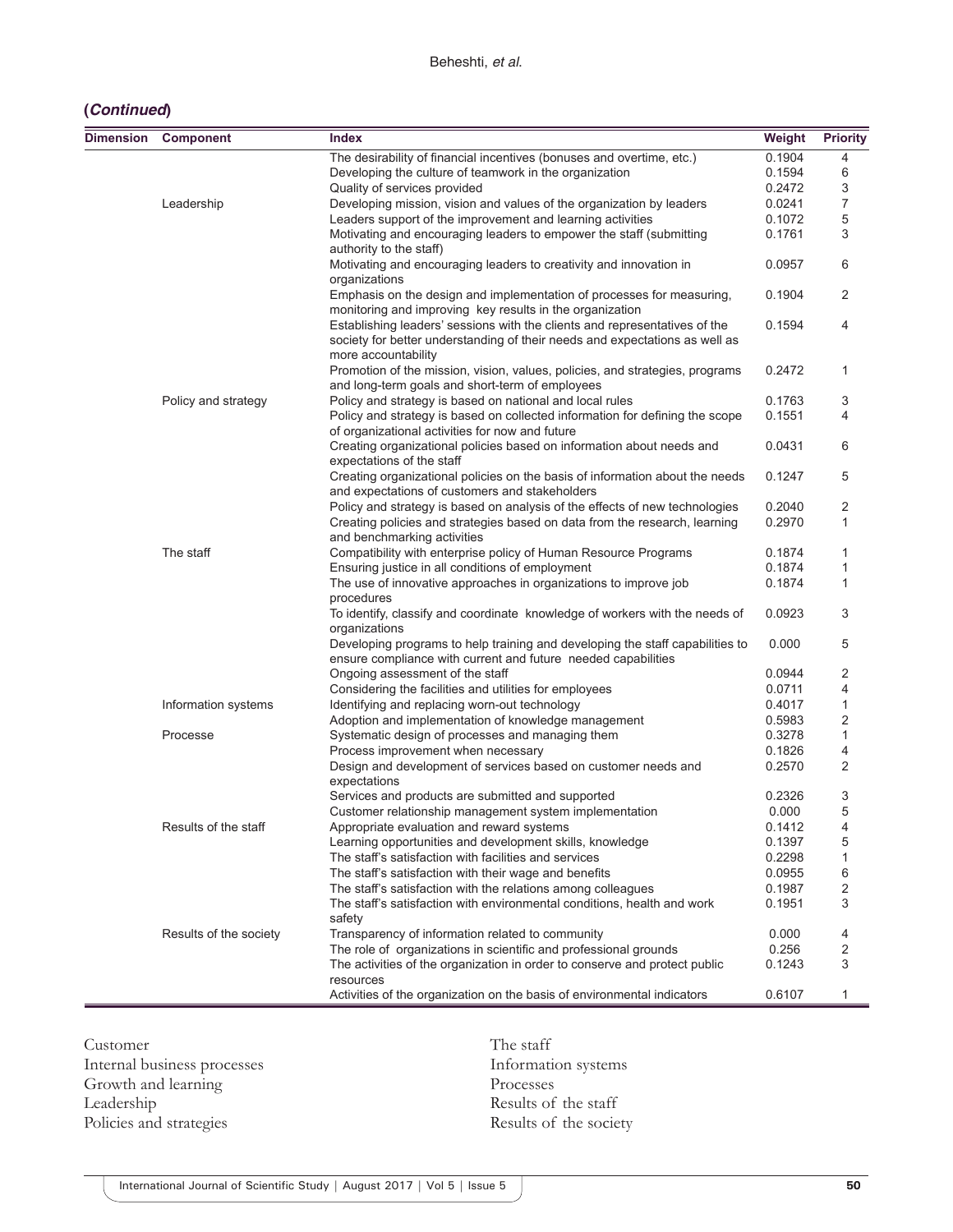Regarding the main obtained weight, information systems, customer, policy and strategy, community benefits, staff, internal business processes, learning and learning, processes, staff and leadership had the highest and lowest significance in the group respectively.

The present study tried to firstly developed and identified components and indices of financial and operational PA in public institutions and municipalities based on the study and investigation of models of existing and performable PA at the level of the country and the world. Investigations indicated that the use of the two Balanced Scorecard Model and Organizational Excellence Model outside the country and particularly in Iranian organizations (including private and public ones) enjoy higher and more acceptable uses. Therefore, the researcher decided to organize her research based those two models. The results indicated mixing these two models both at the dimension of financial performance and the dimension of operational performance with this difference that the indices of each model were investigated and developed in terms of the type and nature of investigated organizations.

Ehsanifard (2011) and Shahin et al. (2013) investigated whether those two models with different origins can have commonalities and be mixed with each other in spite of their differences? The results confirmed the possibility of mixing and merging those models. In addition, they indicated a positive effect in executing and assessing organizational strategies and performance. The results obtained from the present study are consistent with the results of these two studies. The reason for this consistency can be high similarity of organizations of the public sector in terms of nature and duties whether inside or outside the country in each time.

Sanaei (2013), Barakpour et al. (2012), Mousavi (2015), and Abtahi et al. (2012) concluded that paying attention to citizens' satisfaction in providing services can be a main criterion for public institutions and municipalities in operational PA. In addition, Mundes et al. (2013) concluded that the increase in the staff 's motivation can help organizations in achieving strategic aims and have appropriate PA over time.

Mousavi (2015) concluded that leadership, the staff, and processes can be considered as criteria for PA of municipalities and public organizations other than the issue of customer orientation.

Abtahi et al. (2012) concluded that paying attention to resources and technology along with citizen-orientation can have significant roles in appropriate financial and operational PAmunicipalities and public organizations.

Marsousi (2003) took paying attention to incomes and costs in presenting better services and finally more optimal PA. He concluded that paying attention to the financial dimension of organizations can be suitable in PA.

Accordingly, the following applied suggestions can be presented according to the findings:

- 1. Designing a comprehensive system of performance evaluation according to environmental conditions;
- 2. Improving the budgeting system and the moving to activity-based budgeting and budget performance
- 3. Formulation and implementation of a comprehensive strategic plan and operational evaluation system based on financial indices;
- 4. Investigating and updating financial and operational indices periodically;
- 5. Providing grounds for improving consumption and applying effective resources;
- 6. The use of a comprehensive performance management system to replace the existing assessment models;
- 7. Realizing the motto of respecting clients by cultural improvement and the process of organizational responsibility for enhancing organizational performance;
- 8. Designing and presenting a comprehensive information system in organizations can result in improving performance and facilitate the process of PA.

# **REFERENCES**

- 1. Abtahi, S. H. et al. (2012). Evaluating and ranking the performance evaluation indexes of Tehran Municipality Cultural and Social Affairs. Journal of Management Studies (Recovery and Transformation) no. 67. Pp. 65-96.
- 2. Adeli, A. (2005). Evaluating the performance of the police in maintaining order and security of the Iranian City of Bam, "Master's Thesis. University of Police.
- 3. Ahmadi, N. (2009). Introduction and review of the Delphi model. Monthly Social Sciences, No. 22.
- 4. Ehsanifard, et al. (2013). Presenting the strategic model of municipal PA by mixing the BSC and AFQM in Districts 3 and 18 of Tehran Municipality. Journal of Urban Management, Issue 31. Pp. 7-26.
- 5. Farmer, S. A. (2004). A Performance Measurement Framework for Internal Audit. MSc thesis, University of Central England Business School, UK.
- 6. Halachmi, A. (1999). Mandated Performance Measurement: A Help Or A Hindrance National Productivity Review, Vol. 18, Issue 2, 59-61, Issn: New York; Spring.
- 7. Higoft, E. Laine (2000). New Organization Performance Test Uncover Some Surprising Relational Behavior. Credit Union Times, Vol. 11, Issue 3, January, West Palm Beach.
- 8. Iranzadeh, S. and Barghi, A. (2009). Evaluating the performance of the organization with the Balanced Scorecard method (BSC). Journal of Industrial Management Faculty of Human Sciences, Islamic Azad University of Sanandaj, Issue 8.
- 9. Karimi, T. (2006). The new models of PA. The Monthly of Tadbir, vol. 17. Issue 171.
- 10. Loustaus, Ch. et al. (2006). Organizational assessment, a framework for improving performance. Translation and Publication of Imam Hussein Audit and Control Center.
- 11. Maleki, S. et al. (2015). The relation between socio-economic indicators